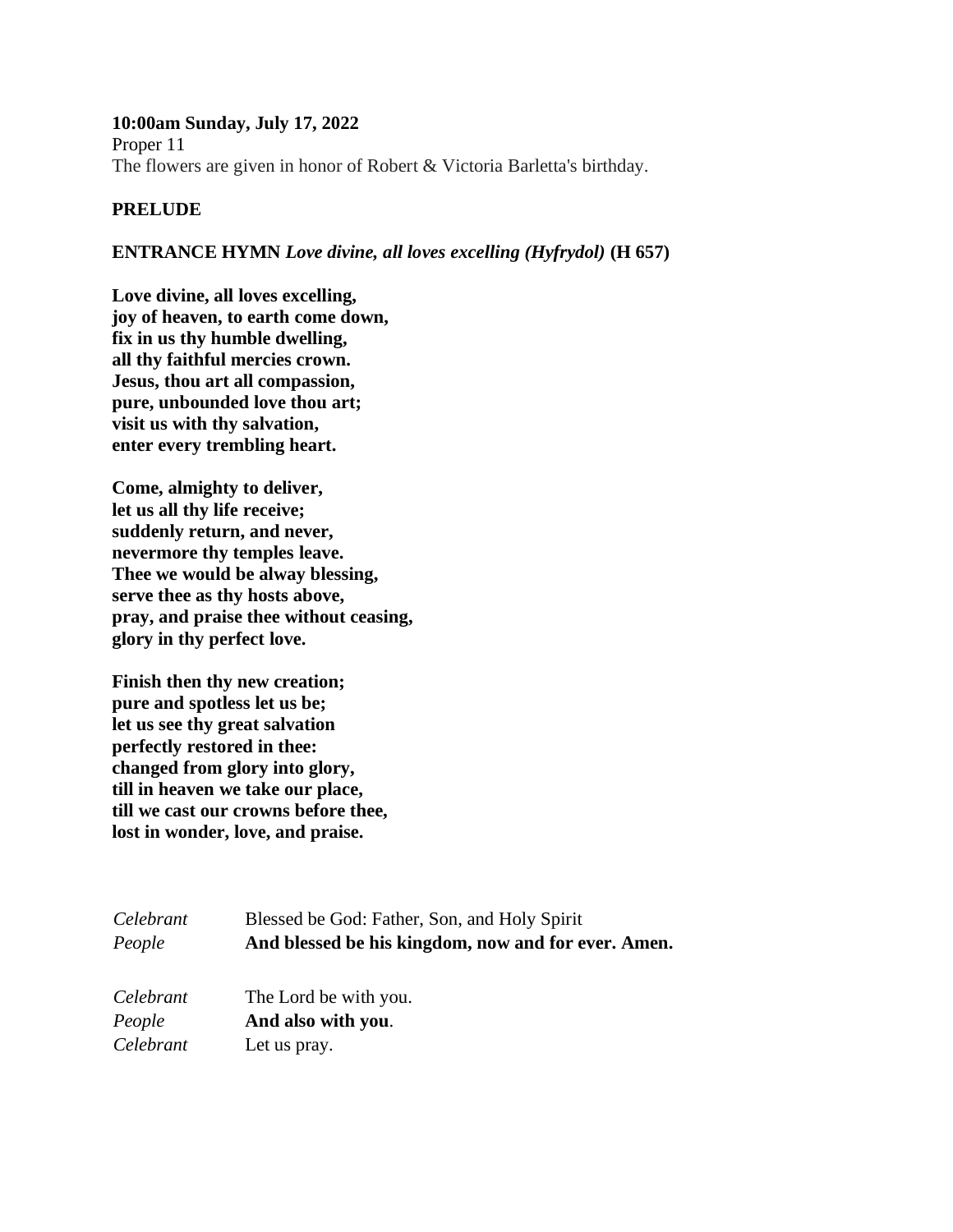Almighty God, the fountain of all wisdom, you know our necessities before we ask and our ignorance in asking: Have compassion on our weakness, and mercifully give us those things which for our unworthiness we dare not, and for our blindness we cannot ask; through the worthiness of your Son Jesus Christ our Lord, who lives and reigns with you and the Holy Spirit, one God, now and for ever. **Amen**.

# **The Lessons**

### **READING: Colossians 1:15-28**

A Reading from Paul's letter to the Church in Colossus.

 $15$ [Jesus] is the image of the invisible God, the firstborn of all creation;<sup>16</sup>for in him all things in heaven and on earth were created, things visible and invisible, whether thrones or dominions or rulers or powers—all things have been created through him and for him. 17He himself is before all things, and in him all things hold together. 18He is the head of the body, the church; he is the beginning, the firstborn from the dead, so that he might come to have first place in everything. <sup>19</sup>For in him all the fullness of God was pleased to dwell, <sup>20</sup>and through him God was pleased to reconcile to himself all things, whether on earth or in heaven, by making peace through the blood of his cross.

<sup>21</sup>And you who were once estranged and hostile in mind, doing evil deeds, <sup>22</sup>he has now reconciled in his fleshly body through death, so as to present you holy and blameless and irreproachable before him—23provided that you continue securely established and steadfast in the faith, without shifting from the hope promised by the gospel that you heard, which has been proclaimed to every creature under heaven. I, Paul, became a servant of this gospel.

 $24I$  am now rejoicing in my sufferings for your sake, and in my flesh I am completing what is lacking in Christ's afflictions for the sake of his body, that is, the church. <sup>25</sup>I became its servant according to God's commission that was given to me for you, to make the word of God fully known, <sup>26</sup>the mystery that has been hidden throughout the ages and generations but has now been revealed to his saints. 27To them God chose to make known how great among the Gentiles are the riches of the glory of this mystery, which is Christ in you, the hope of glory. 28It is he whom we proclaim, warning everyone and teaching everyone in all wisdom, so that we may present everyone mature in Christ.

*Reader* The Word of the Lord. *People* **Thanks be to God.**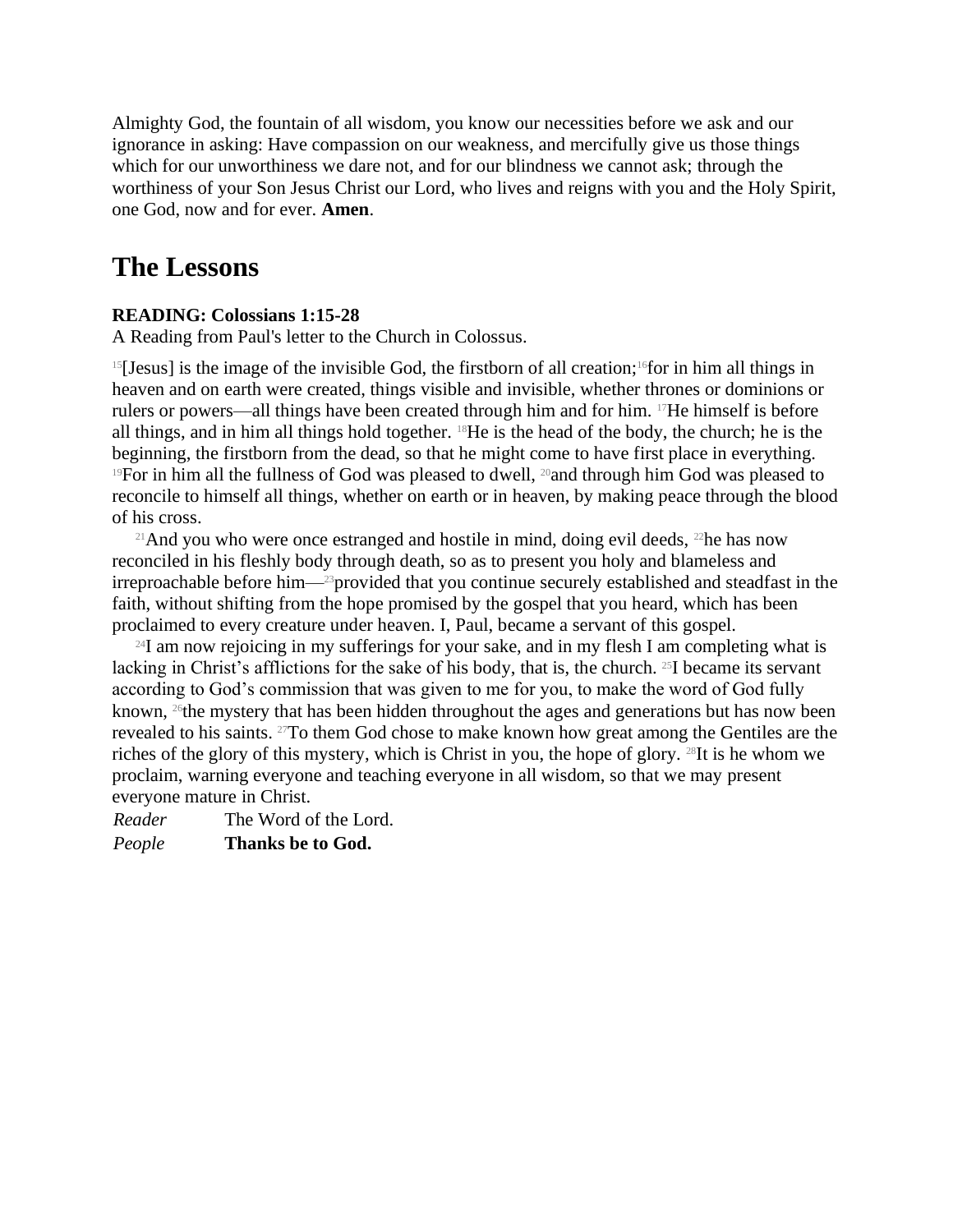#### **Psalm 15**

<sup>1</sup>LORD, who may dwell in your tabernacle? \* who may abide upon your holy hill? **<sup>2</sup>Whoever leads a blameless life and does what is right, \* who speaks the truth from his heart.** <sup>3</sup>There is no guile upon his tongue; he does no evil to his friend; \* he does not heap contempt upon his neighbor. **<sup>4</sup>In his sight the wicked is rejected, \* but he honors those who fear the LORD.** <sup>5</sup>He has sworn to do no wrong \* and does not take back his word. **<sup>6</sup>He does not give his money in hope of gain, \* nor does he take a bribe against the innocent.** <sup>7</sup>Whoever does these things \* shall never be overthrown.

#### **GOSPEL: Luke 10:38-42**

The Holy Gospel of our Lord Jesus Christ according to Luke.

### *People* **Glory to you, Lord Christ.**

<sup>38</sup>As [Jesus and his disciples] went on their way, he entered a village where a woman named Martha welcomed him into her home. <sup>39</sup>She had a sister named Mary, who sat at the Lord's feet and listened to what he was saying. <sup>40</sup>But Martha was distracted by her many tasks; so she came to him and asked, "Lord, do you not care that my sister has left me to do all the work by myself? Tell her then to help me." 41But the Lord answered her, "Martha, Martha, you are worried and distracted by many things; 42there is need of only one thing. Mary has chosen the better part, which will not be taken away from her."

The Gospel of the Lord.

*People* **Praise to you, Lord Christ.**

# **THE SERMON**

#### **THE CREED**

**We believe in one God, the Father, the Almighty, maker of heaven and earth, of all that is, seen and unseen. We believe in one Lord, Jesus Christ, the only Son of God, eternally begotten of the Father, God from God, Light from Light, true God from true God, begotten, not made, of one Being with the Father. Through him all things were made.**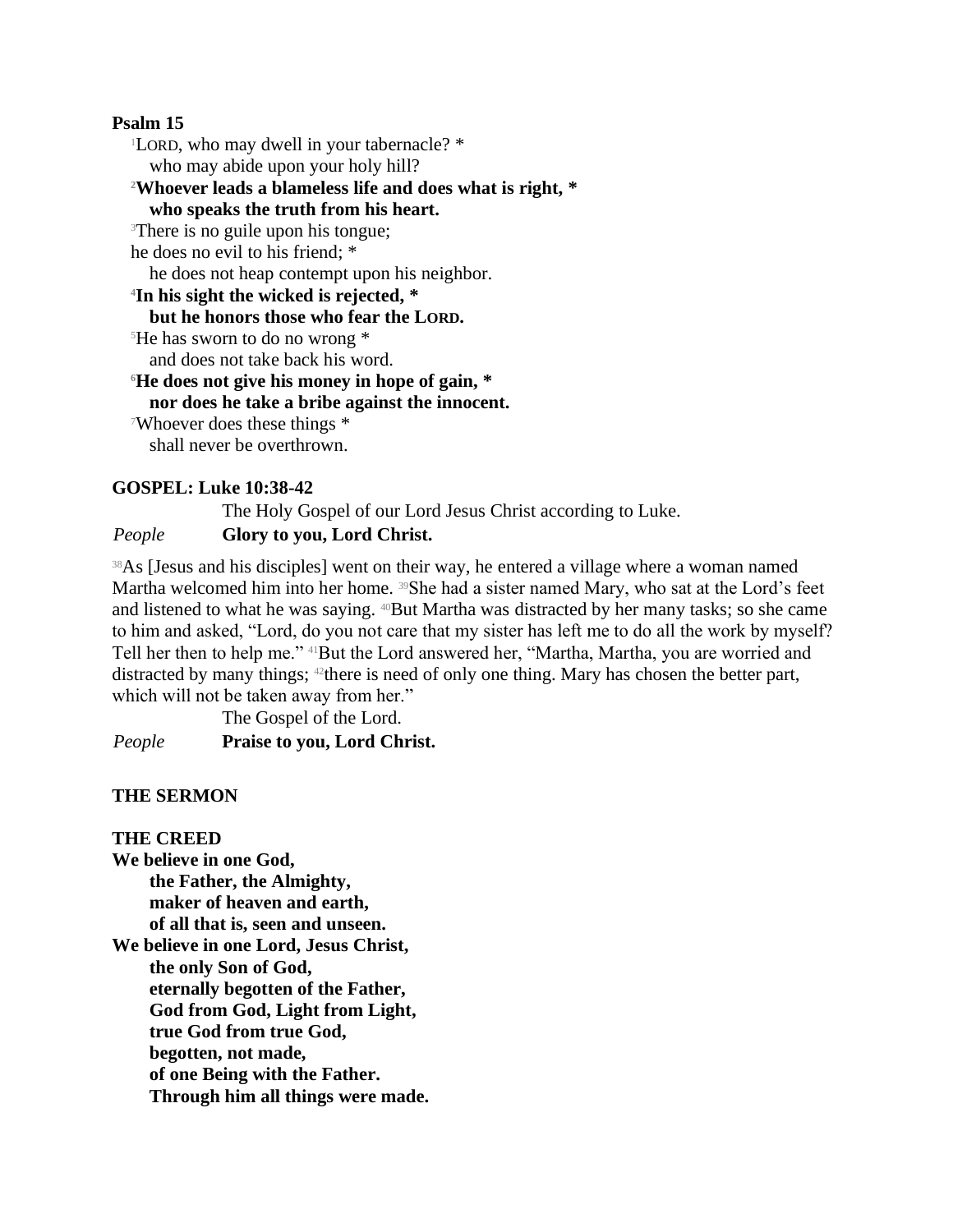**For us and for our salvation he came down from heaven: by the power of the Holy Spirit he became incarnate from the Virgin Mary, and was made man. For our sake he was crucified under Pontius Pilate; he suffered death and was buried. On the third day he rose again in accordance with the Scriptures; he ascended into heaven and is seated at the right hand of the Father. He will come again in glory to judge the living and the dead, and his kingdom will have no end. We believe in the Holy Spirit, the Lord, the giver of life, who proceeds from the Father and the Son. With the Father and the Son he is worshiped and glorified. He has spoken through the Prophets. We believe in one holy catholic and apostolic Church. We acknowledge one baptism for the forgiveness of sins. We look for the resurrection of the dead, and the life of the world to come. Amen.**

#### **THE PRAYERS OF THE PEOPLE**

With all our heart, mind, soul and strength, let us pray to the Lord, saying, "Lord have mercy."

For the church and all its ministers, and for St. John's and its mission and ministry, let us pray to the Lord. **Lord, have mercy.**

For our nation and all those in authority, let us pray to the Lord. **Lord, have mercy.**

For peace throughout the world, an end to all terrorism and violence, and peace in Ukraine, let us pray to the Lord. **Lord, have mercy.**

For all those in our armed forces at home and abroad, especially those from our families and community, and for all first responders, let us pray to the Lord. **Lord, have mercy.**

For all those infected with or at risk from the COVID virus, and for all health care and other front-line workers, let us pray to the Lord. **Lord, have mercy.**

For the poor and the oppressed, the unemployed and the destitute, for refugees, prisoners and captives, for victims of natural disasters, and for all who have asked for our prayers, let us pray to the Lord. **Lord, have mercy.**

For those who have died in the hope of the resurrection, and for all the departed, let us pray to the Lord. **Lord, have mercy.**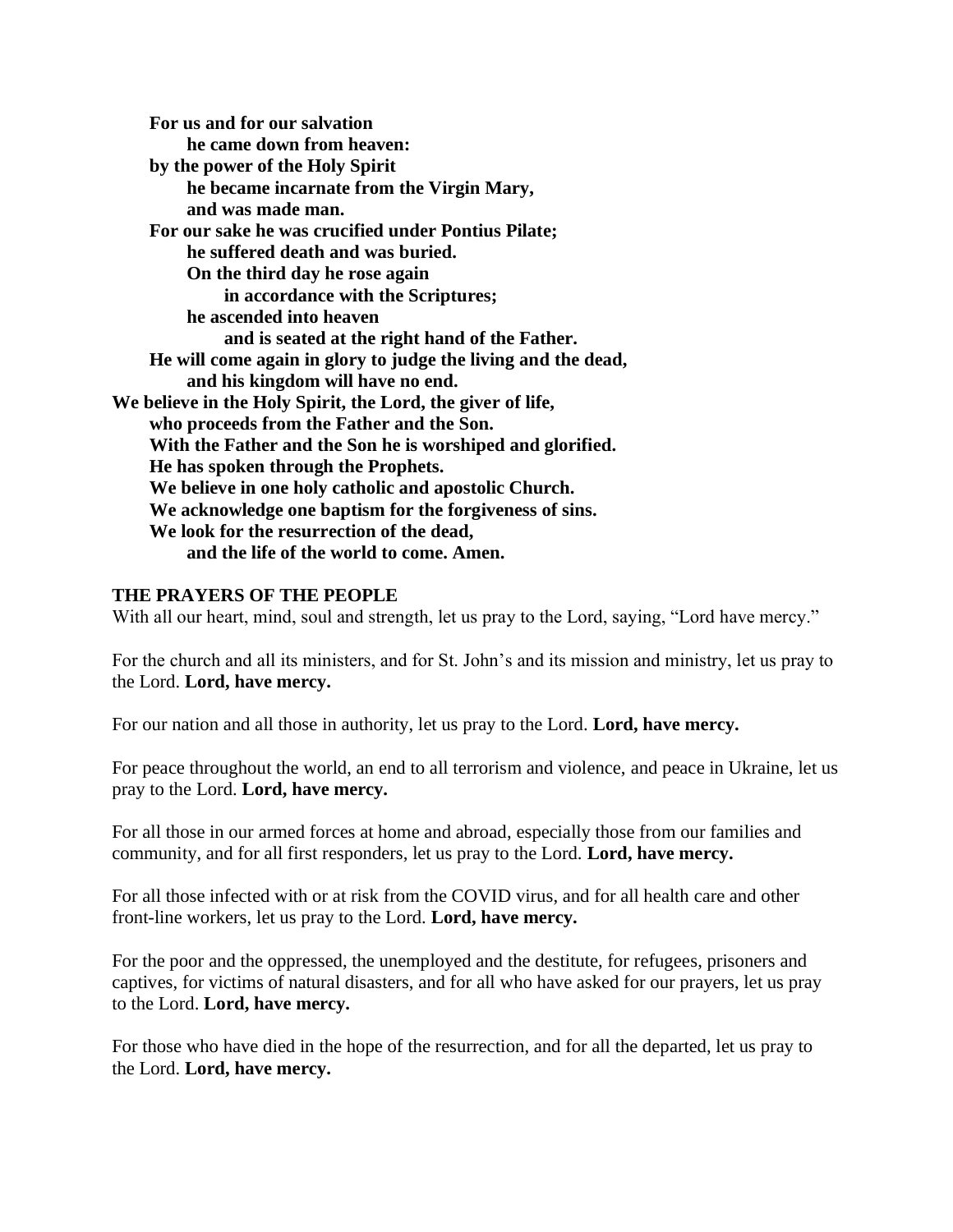#### **CONFESSION OF SIN**

Let us confess our sins against God and our neighbor.

**Most merciful God, we confess that we have sinned against you in thought, word, and deed, by what we have done, and by what we have left undone. We have not loved you with our whole heart; we have not loved our neighbors as ourselves. We are truly sorry and we humbly repent. For the sake of your Son Jesus Christ, have mercy on us and forgive us; that we may delight in your will, and walk in your ways, to the glory of your Name. Amen.**

Almighty God have mercy on you, forgive you all your sins through our Lord Jesus Christ, strengthen you in all goodness, and by the power of the Holy Spirit keep you in eternal life. *Amen*.

### **THE PEACE**

| Celebrant | The peace of the Lord be always with you. |
|-----------|-------------------------------------------|
| People    | And also with you.                        |

# The Holy Communion

# **OFFERTORY SENTENCE**

**OFFERTORY HYMN** *Where charity and love prevail (Cheshire)* **(H 581)**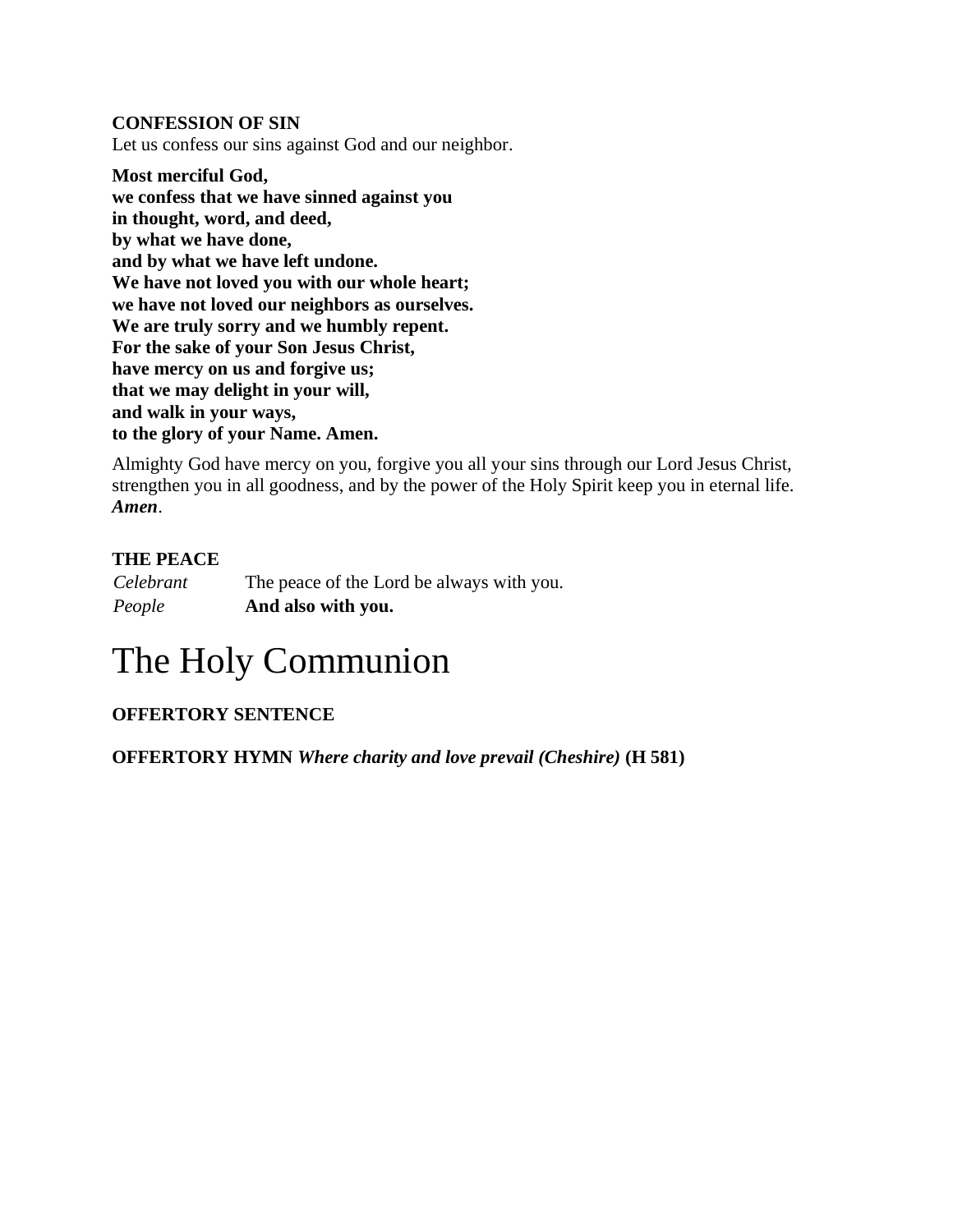

6 Love can exclude no race or creed if honored be God's Name; our common life embraces all whose Father is the same.

#### **DOXOLOGY**

**Praise God from whom all blessings flow. Praise him, all creatures here below. Praise him above, ye heavenly host. Praise Father, Son, and Holy Ghost. Amen.**

| Celebrant | The Lord be with you.                      |
|-----------|--------------------------------------------|
| People    | And also with you.                         |
| Celebrant | Lift up your hearts.                       |
| People    | We lift them to the Lord.                  |
| Celebrant | Let us give thanks to the Lord our God.    |
| People    | It is right to give him thanks and praise. |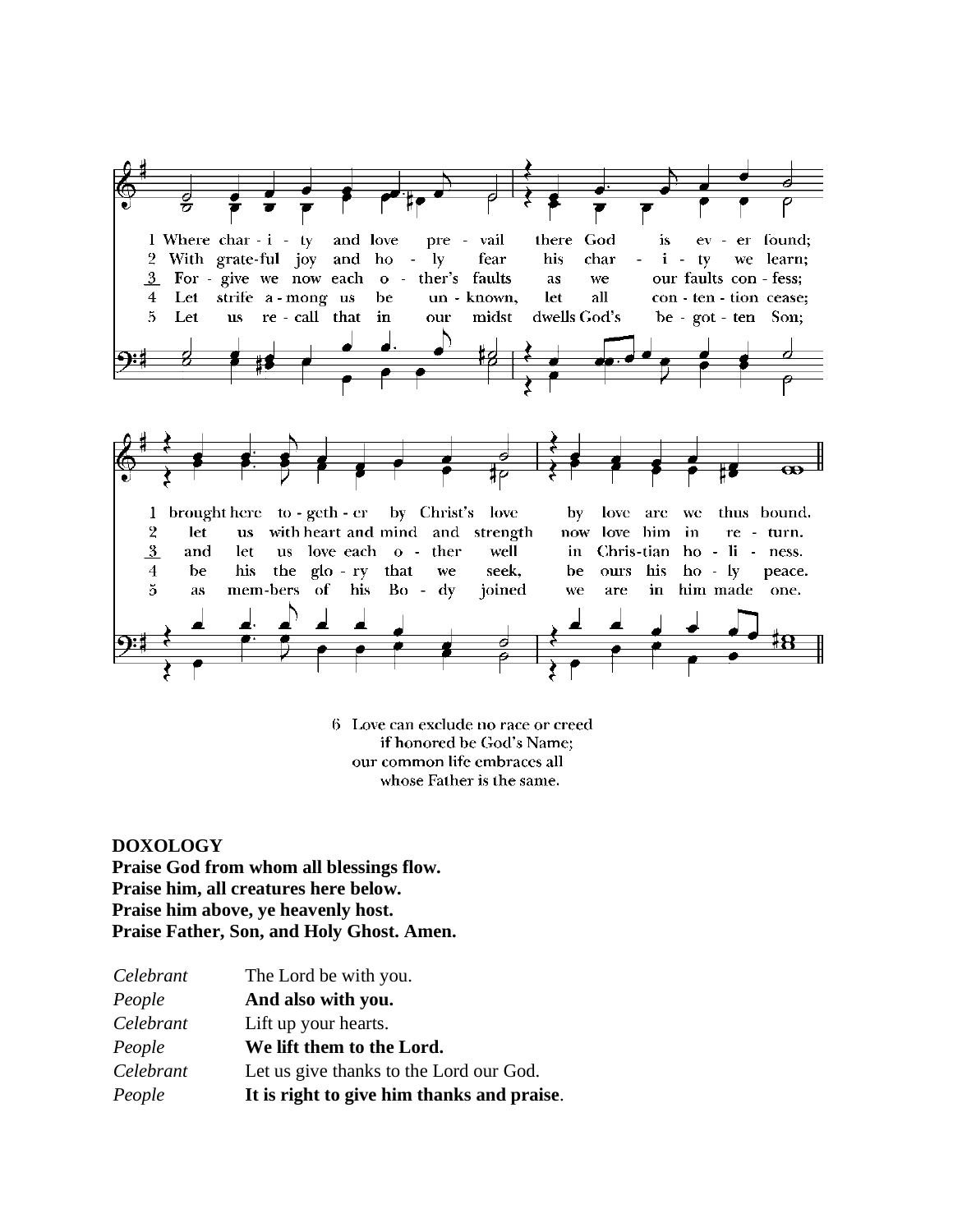It is right, and a good and joyful thing, always and everywhere to give thanks to you, Father Almighty, Creator of heaven and earth.

For you are the source of light and life; you made us in your image, and called us to new life in Jesus Christ our Lord.

Therefore we praise you, joining our voices with Angels and Archangels and with all the company of heaven, who for ever sing this hymn to proclaim the glory of your Name:

```
Holy, holy, holy Lord, God of power and might,
heaven and earth are full of your glory.
    Hosanna in the highest.
Blessed is he who comes in the name of the Lord.
    Hosanna in the highest.
```
Holy and gracious Father: In your infinite love you made us for yourself; and, when we had fallen into sin and become subject to evil and death, you, in your mercy, sent Jesus Christ, your only and eternal Son, to share our human nature, to live and die as one of us, to reconcile us to you, the God and Father of all.

He stretched out his arms upon the cross, and offered himself in obedience to your will, a perfect sacrifice for the whole world.

On the night he was handed over to suffering and death, our Lord Jesus Christ took bread; and when he had given thanks to you, he broke it, and gave it to his disciples, and said, "Take, eat: This is my Body, which is given for you. Do this for the remembrance of me."

After supper he took the cup of wine; and when he had given thanks, he gave it to them, and said, "Drink this, all of you: This is my Blood of the new Covenant, which is shed for you and for many for the forgiveness of sins. Whenever you drink it, do this for the remembrance of me."

Therefore we proclaim the mystery of faith:

# **Christ has died. Christ is risen.**

# **Christ will come again.**

We celebrate the memorial of our redemption, O Father, in this sacrifice of praise and thanksgiving. Recalling his death, resurrection, and ascension, we offer you these gifts.

Sanctify them by your Holy Spirit to be for your people the Body and Blood of your Son, the holy food and drink of new and unending life in him. Sanctify us also that we may faithfully receive this holy Sacrament, and serve you in unity, constancy, and peace; and at the last day bring us with all your saints into the joy of your eternal kingdom.

All this we ask through your Son Jesus Christ. By him, and with him, and in him, in the unity of the Holy Spirit all honor and glory is yours, Almighty Father, now and for ever. *AMEN*.

# **THE LORD'S PRAYER**

And now, as our Savior Christ has taught us, we are bold to say,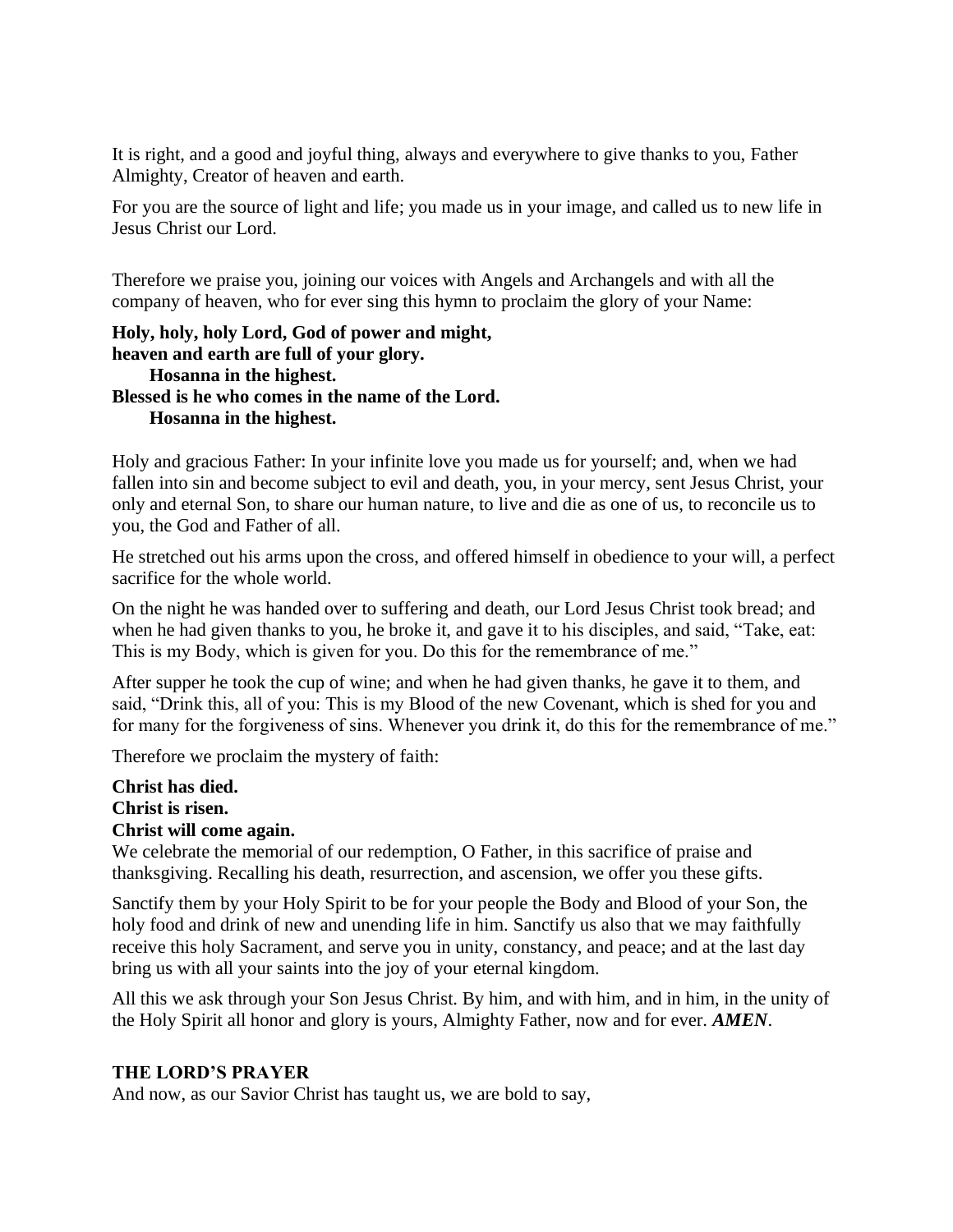**Our Father, who art in heaven, hallowed be thy Name, thy kingdom come, thy will be done, on earth as it is in heaven. Give us this day our daily bread. And forgive us our trespasses, as we forgive those who trespass against us. And lead us not into temptation, but deliver us from evil. For thine is the kingdom, and the power, and the glory, forever and ever. Amen.**

# **The Breaking of the Bread**

Alleluia. Christ our Passover is sacrificed for us; *Therefore let us keep the feast. Alleluia.*

### **INVITATION TO COMMUNION**

#### **DISTRIBUTION OF COMMUNION**

**COMMUNION HYMN** *I am the bread of life (I Am the Bread of Life)* **(H 335)**

**I am the bread of life; they who come to me shall not hunger; they who believe in me shall not thirst. No one can come to me unless the Father draw them.**

*Refrain: And I will raise them up, and I will raise them up on the last day.*

**The Bread that I will give is my Flesh for the life of the world, and they who eat of this bread, they shall live for ever.**

**Unless you eat of the Flesh of the Son of Man and drink of his Blood, you shall not have life within you.**

**I am the resurrection, I am the life. They who believe in me, even if they die, they shall live for ever.**

**Yes, Lord, we believe that you are the Christ, the Son of God who has come into the world.**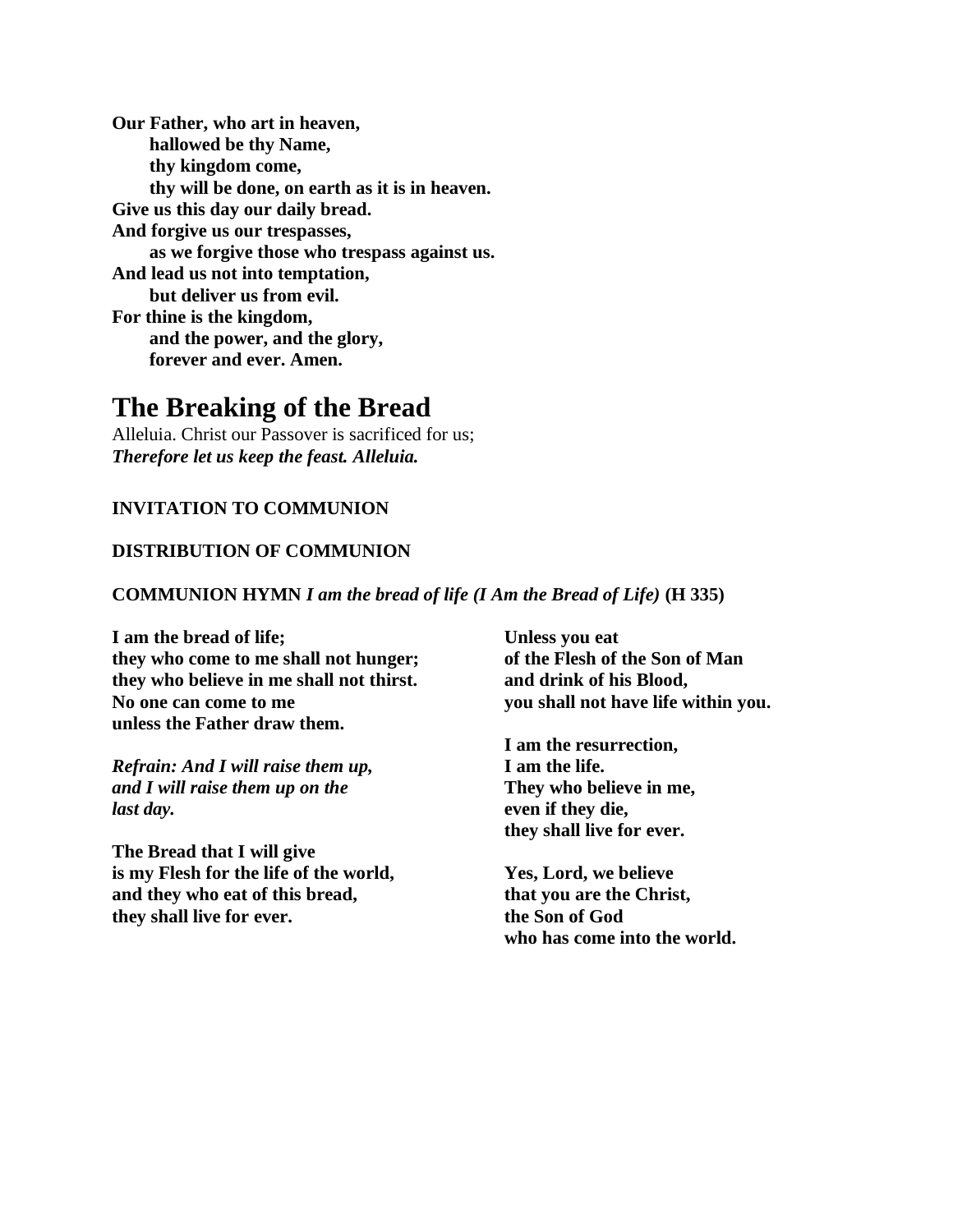# **POST-COMMUNION PRAYER**

Let us pray.

**Eternal God, heavenly Father, you have graciously accepted us as living members of your Son our Savior Jesus Christ, and you have fed us with spiritual food in the Sacrament of his Body and Blood. Send us now into the world in peace, and grant us strength and courage to love and serve you with gladness and singleness of heart; through Christ our Lord. Amen.**

### **BLESSING**

Go in peace to love and serve the Lord. *People* **Thanks be to God.**

**POST-COMMUNION HYMN** *In Christ there is no East or West (McKee)* **(H 529)**